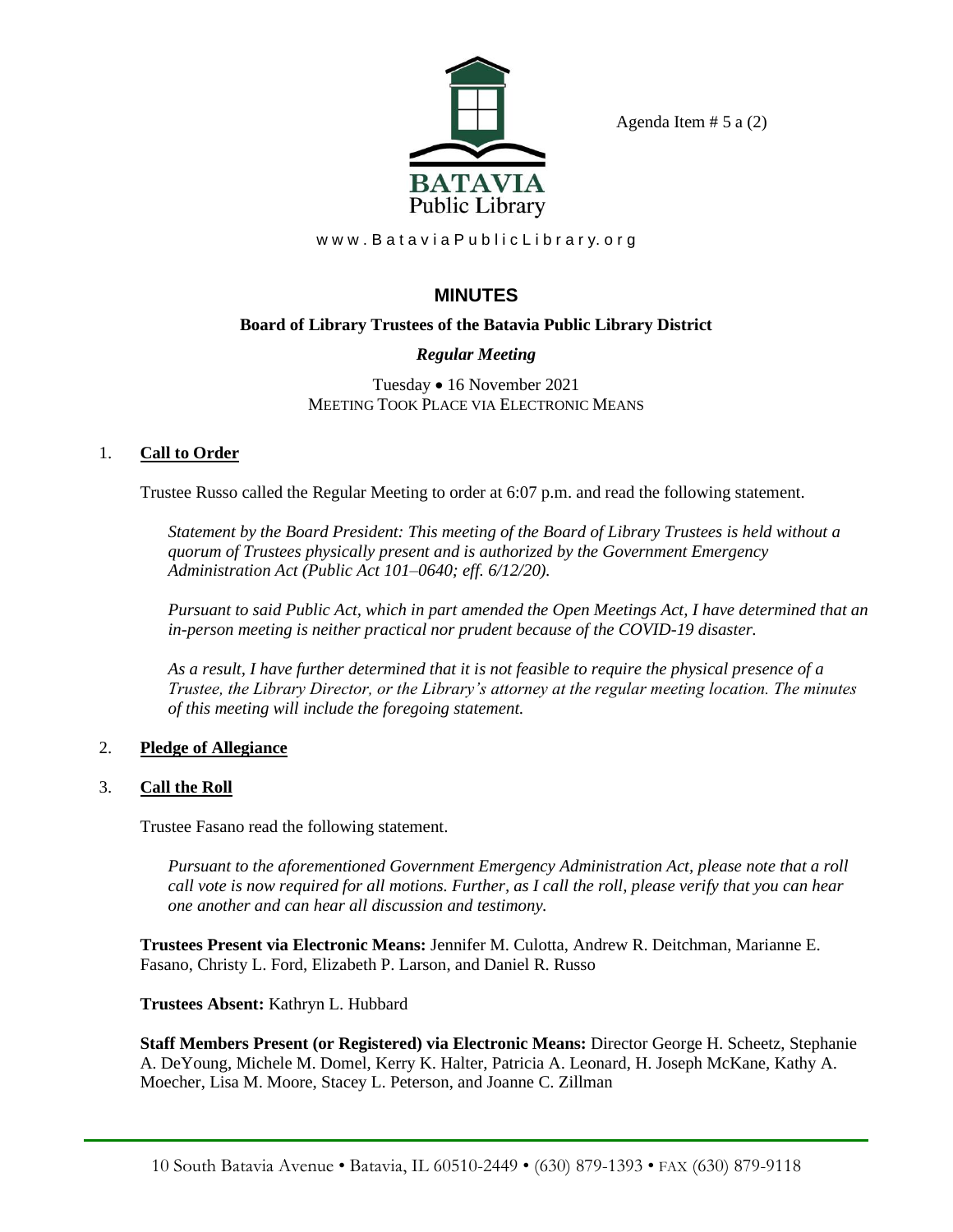#### **Visitors Present via Electronic Means:** None

#### 4. **Comments from the Audience**

There were no comments from the audience.

#### 5. **Approve the Consent Agenda**

Trustee Russo read the consent agenda.

Trustee Russo asked whether there were any changes to the consent agenda.

Motion by Trustee Deitchman to approve the consent agenda, to include the following items:—

#### a. **Minutes**

(1) Regular Meeting, Tuesday, 19 October 2021

#### b. **Expenditures**

(1) Expenditures ("Cash Disbursement Detail Report"): October 2021, including General Fund Checks (3185–3265) in the amount of \$125,377.74, Online Debit Charges in the amount of \$46,805.81, and Payroll Checks & Taxes in the amount of \$161,372.30, for a grand total of \$333,555.85 in expenditures.

#### c. **Other Action Items**

- (1) An Ordinance Levying the Annual Taxes for Library Purposes in the Batavia Public Library District, in the Counties of Kane and DuPage, Illinois, for the Fiscal Year 2021–2022 (Tax Year 2021) (ORDINANCE 2021–008) (Standing Committee on Finance / Committee of the Whole)
- (2) A Resolution Approving and Authorizing the Library Director to Execute an Application for a 2021–2022 Illinois Public Library Per Capita Grant (Illinois State Library) (RESOLUTION 2021– 012) (Standing Committee on Finance / Committee of the Whole)
- (3) Illinois Libraries Present: An Intergovernmental Agreement for Joint Purchasing of Library Programs, Events, and Services (Standing Committee on Policy / Committee of the Whole)
- (4) Bianual Review of Closed Sessions, as required by 5 ILCS 120/2.06(d) (Board Secretary / Committee of the Whole)
- (5) RATIFY "Replace Variable-Frequency Drives for Air-Handing Units (General Refrigeration Service LLC doing business as General Mechanical Services)" (Standing Committee on Facilities)

#### 6. **Approve the Agenda**

Trustee Russo asked whether there were any changes to the agenda.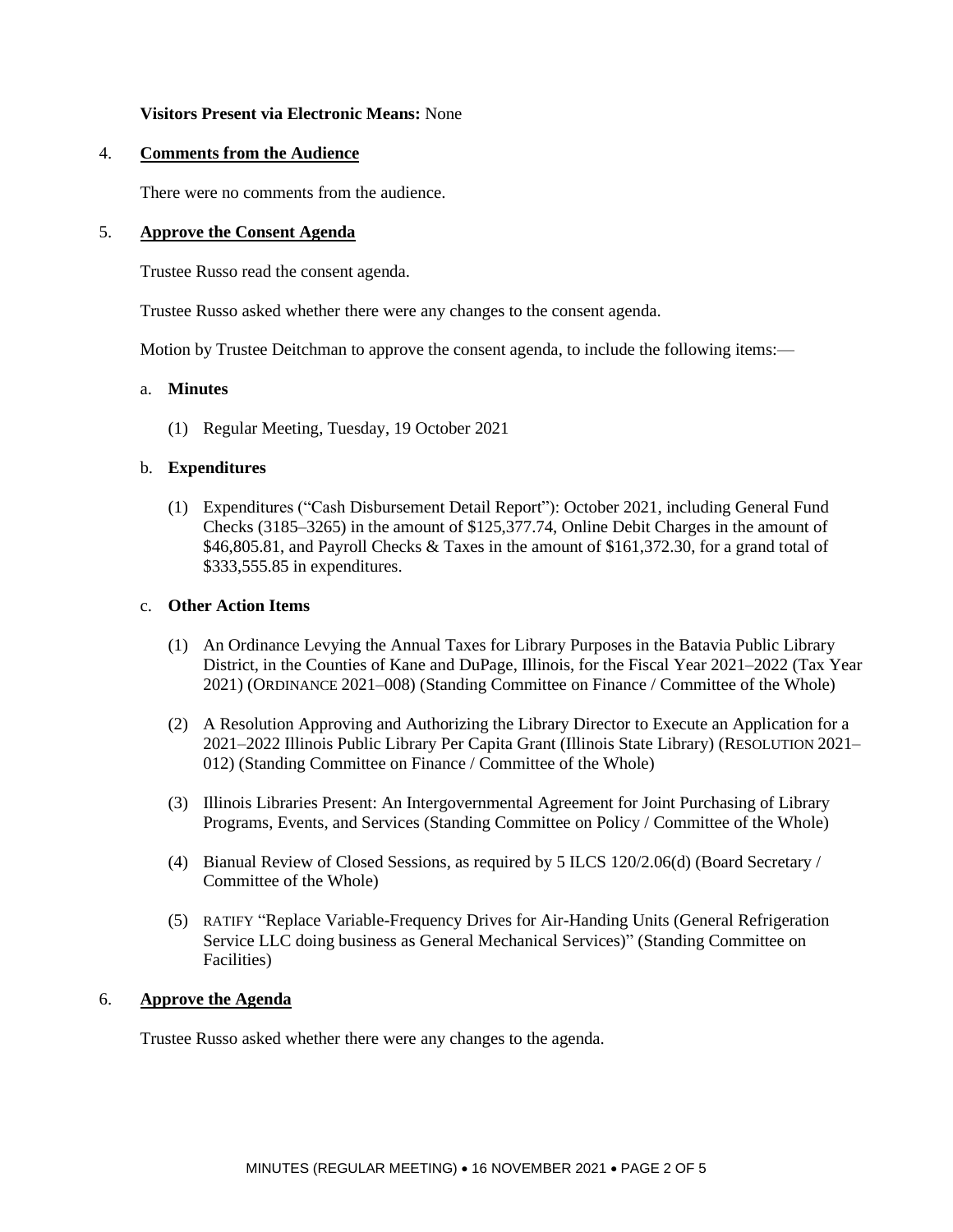Motion by Trustee Larson to approve the agenda, as presented. Seconded by Trustee Ford. Roll Call: Trustee Culotta, aye; Trustee Deitchman, aye; Trustee Fasano, aye; Trustee Ford, aye; Trustee Larson, aye; Trustee Russo, aye. The motion carried, 6–0, with one member absent.

7. **Board Education:** "Reading Financial Reports," presented by Trustee Jennifer M. Culotta

Trustee Culotta, who serves as Board Treasurer, is a certified public accountant and a partner in the Chicago office of Plante & Moran PLCC. She presented a broad overview of the Library's financial reports, including expenditures ("Cash Disbursement Detail Report"), Working Budget, and Cash & Investments, as found in the Board packet for each Regular Meeting. Discussion followed.

Trustee Culotta gave kudos to H. Joseph McKane, the Library's Finance Specialist, for keeping the Trustees well informed and highlighting unique items that may occur during the course of a month.

### 8. **Financial Reports:** October 2021

- 2021–2022 Working Budget
- 2021–2022 Cash  $&$  Investments

H. Joseph McKane, the Library's Finance Specialist, asked whether there were any questions regarding the financial reports, which were included in the Board packet. There were none.

### 9. **President's Report**

• **Official Representative to Batavia Access Television (BATV):** Trustee Russo announced that Patricia A. Leonard, the Library's Promotional Services Manager, was stepping down as the official representative to BATV. Trustee Russo asked that any Trustee who was interested in filling this position should contact him.

Trustee Russo expressed the Board's appreciation to Leonard for her service (on behalf of the Library) as official representative to and member of the BATV Board.

- Wish List: Trustee Russo reported that Director Scheetz presented the Library's annual "Request" for Support" to the Friends Board on Tuesday, 2 November 2021. The Friends Board approved all the items on the Wish List in the amount of \$13,091.28. (In addition, the Friends Board will reimburse the Library \$819.00 for air purifiers / filters that were purchased for the Friend*Space*.)
- **Flyleaf Bakery and Café:** Trustee Russo announced that Flyleaf Bakery Café is now open. He wished the owners—Anne K. Fabing and Colleen C. Fabing—success in their new endeavor.
- **Board of Library Trustees:** Trustee Russo stated that this evening's meeting is the last of the calendar year. He expressed his appreciation to his colleagues on the Library Board, the Library's employees, and members of the community for their great support of Batavia Public Library. *Thank you!*

### 10. **Good News / Comments from the Board**

**Flyleaf Bakery Café**: Following up on Trustee Russo's announcement, Trustee Larson was happy to report that she had visited the new café on two occasions and had a good experience.

**Batavia Festival of Lights:** Trustee Larson reported that she was scheduled to participate in the Library's annual Holiday Storytime at Batavia's Festival of Lights on Sunday, 28 November 2021.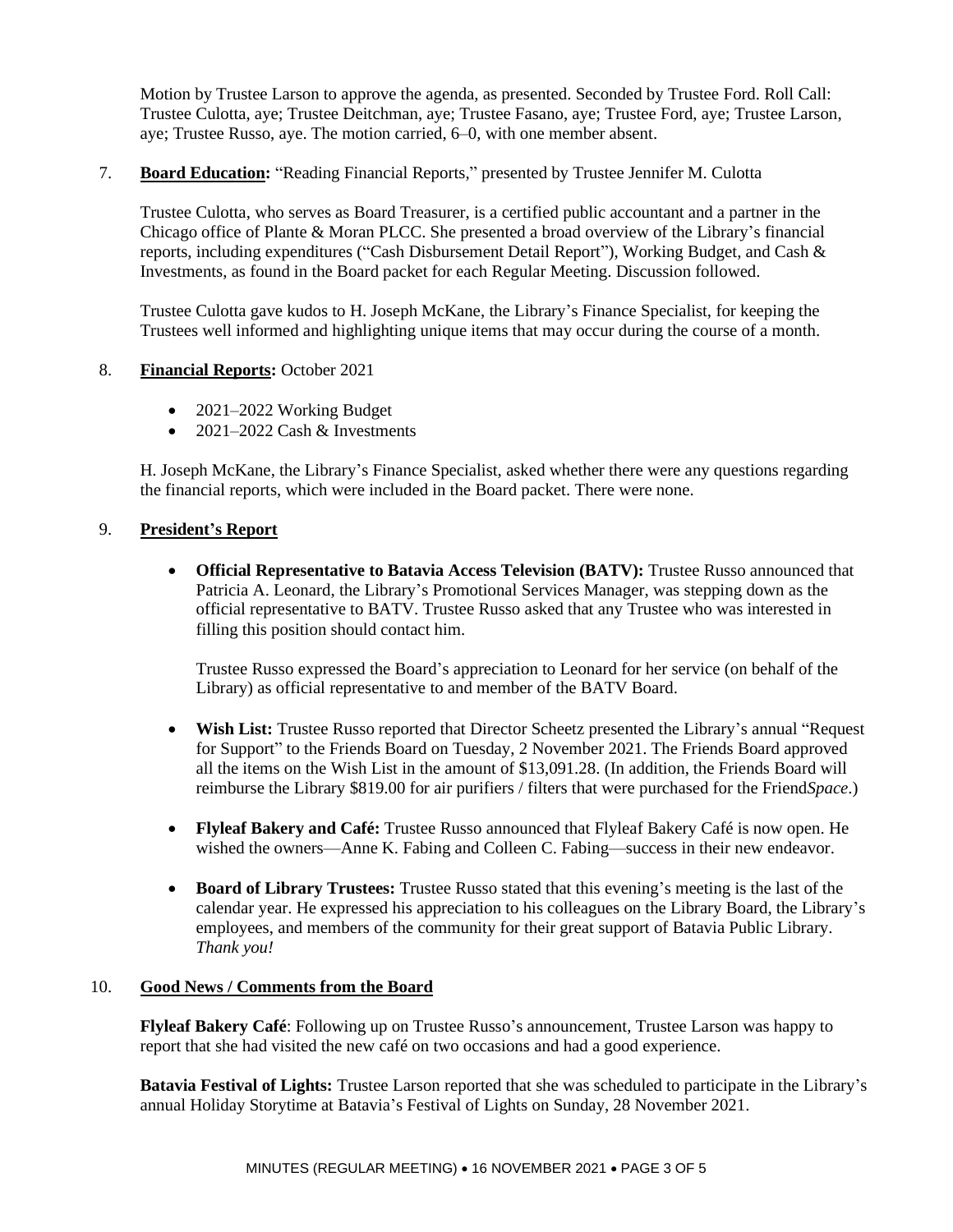**The Batavian:** Director Scheetz reported that *Neighbors of Batavia* ceased publication with its November / December issue. The Library is now participating in a new bimonthly community magazine, *The Batavian,* published by Shaw Media in collaboration with the City of Batavia, Batavia School District 101, Batavia Park District, and the Library. Similar in nature to its predecessor, *The Batavian* will serve as the Library's program guide.

**Book Sale Corner:** Trustee Ford announced that the Friends of the Batavia Public Library once again will have a display of special books in December for discerning holiday shoppers.

In addition, she reported that the annual Vintage Book Sale and a special bag sale are scheduled for Saturday, 11 December 2021.

#### 11. **Correspondence and Communications**

There were no additional items of correspondence and communications.

#### 12. **Director's and Librarians' Reports:** October 2021

Director Scheetz noted that written reports were included in the Board packet. At the Board's request, there were no oral reports at the meeting.

Trustee Russo gave kudos to the Library's collaborative efforts with other local agencies.

Trustee Russo expressed his excitement about the Library's new 3D printer, which is scheduled to debut in December.

#### 13. **Future Agenda Items**

Director Scheetz noted that an updated list of future agenda items was include in the Board packet.

## 14. *Next Meetings or Events*

- *a. Thanksgiving Eve, Wednesday, 24 November 2021, Library Closed at 5:00 p.m.*
- *b. Thanksgiving (4th Thursday in November), Thursday, 25 November 2021, Library Closed [F]*
- *c. Day after Thanksgiving, Friday, 26 November 2021, Library Open*
- *d. Board of Library Trustees (Committee of the Whole Meeting), Thursday, 9 December 2021, 6:00 p.m., Meeting Will Take Place via Electronic Means* — CANCELLED
- *e. Board of Library Trustees (Regular Meeting), Tuesday, 21 December 2021, 6:00 p.m., Meeting Will Take Place via Electronic Means* — CANCELLED
- *f. Christmas Eve (Observed), Thursday, 23 December 2021, Library Open*
- *g. Christmas (Observed) | Christmas Eve, Friday, 24 December 2021, Library Closed*
- *h. Christmas, Saturday, 25 December 2021, Library Closed [F]*
- *i. Sunday after Christmas, Sunday, 26 December 2021, Library Closed per "Policy on Holidays"*